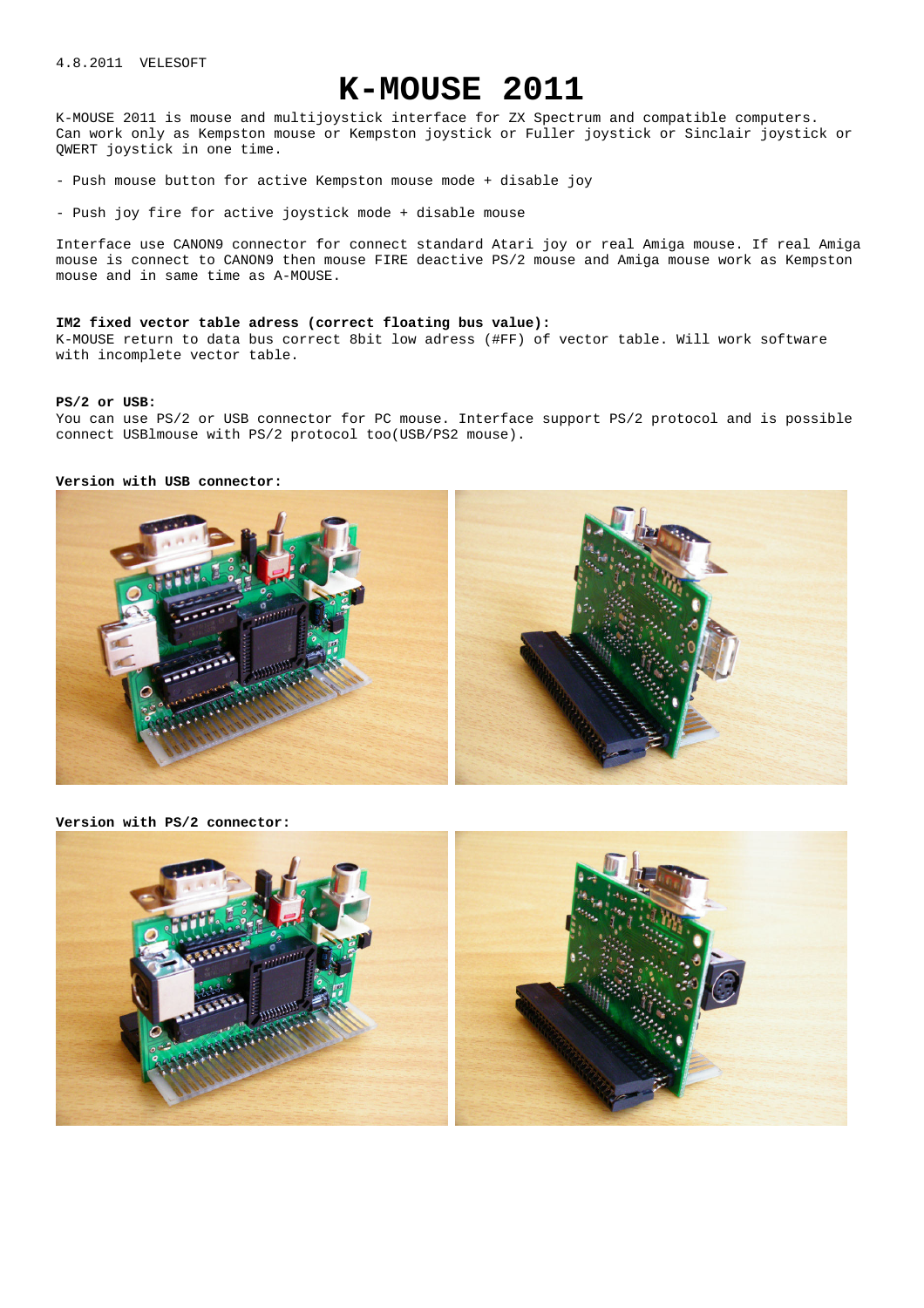- support KEMPSTON/SINCLAIR joystick in master mode and FULLER/QWERT in slave mode
- jumper on board is used for MASTER(connect) / SLAVE(disconnect) switching
- new MASTER/SLAVE support (K-MOUSE PORTS MASTER: A12=1 / SLAVE: A12=0
- return to data bus correct 8bit low adress (#FF) of vector table

**Inhibit feature:** OUT xxDF,128 = inhibit master/slave k-mouse ports and all joysticks OUT xxDF,0 = connect all ports

#### **EXTRA MODE:**

Press L+R+M mouse buttons = enter to EXTRA MODE. Yet interface wait for next buttons:

- press L+R+M mouse buttons in EXTRA MODE = reset K-MOUSE features + exit EXTRA MODE

- press L+R mouse buttons in EXTRA MODE = exit EXTRA MODE without change features (CANCEL) - press L mouse button = reset or enable kempston port #1F ( reset port = IN 31 return 0 )

- press R mouse button = exchange left and right mouse buttons
- press M mouse button = switch between fast and slow(4x slower) mouse mode
- move mouse WHEEL more than 4 step disable / enable read mouse wheel on button port.
- If wheel is off then D4-D7 on button port return 1111.

#### **JOYSTICK PORTS:**

port 31 (#1F) - KEMPSTON JOY is enabled in master mode and if SWITCH is set to left port 61438 (#EFFE) - SINCLAIR JOY is enabled in master mode and if SWITCH is set to right port 127 (#7F) - FULLER JOY is enabled in slave mode and if SWITCH is set to left port 64510 (#FBFE) - QWERT JOY is enabled in slave mode and is SWITCH is set to right

#### **Ports adressation:**

master K-MOUSE ports buttons =  $64223$ (#FADF) xxx1x0x0 11011111 ( D4-D7=4bit wheel counter ) X-AXIS = 64479(#FBDF) xxx1x0x1 11011111 Y-AXIS = 65503(#FFDF) xxx1x1x1 11011111 detect =  $65247$ (#FEDF)  $xxx1x1x0$  11011111 ( return stable value 128(#80)) A-MOUSE/KEMPSTON JOY = 31 (#1F) 00011111 SINCLAIR =  $61438$ (#EFFE) xxx0xxxx xxxxxxx0 ( keys  $6,7,8,9,0$  for SINCLAIR JOY mode ) + 65278(#FEFE) xxxxxxx0 xxxxxxx0 ( keys Z,X for fire2 and fire 3 ) slave K-MOUSE ports buttons =  $2783$  (#0ADF) xxx0x0x0 11011111 ( D4-D7=4bit wheel counter ) X-AXIS = 3039 (#0BDF) xxx0x0x1 11011111  $Y-AXIS = 4063$  (#0FDF)  $XXX0x1x1 11011111$ detect =  $3807$  (#0EDF)  $xxx0x1x0$  11011111 ( return stable value 128(#80)) FULLER JOY = 127(#7F) 01111111 QWERT JOY= 64510(#FBFE) xxxxx0xx xxxxxxx0 ( Q,W,E,R,T keys mode ) + 65278(#FEFE) xxxxxxx0 xxxxxxx0 ( keys C,V for fire2 and fire 3 )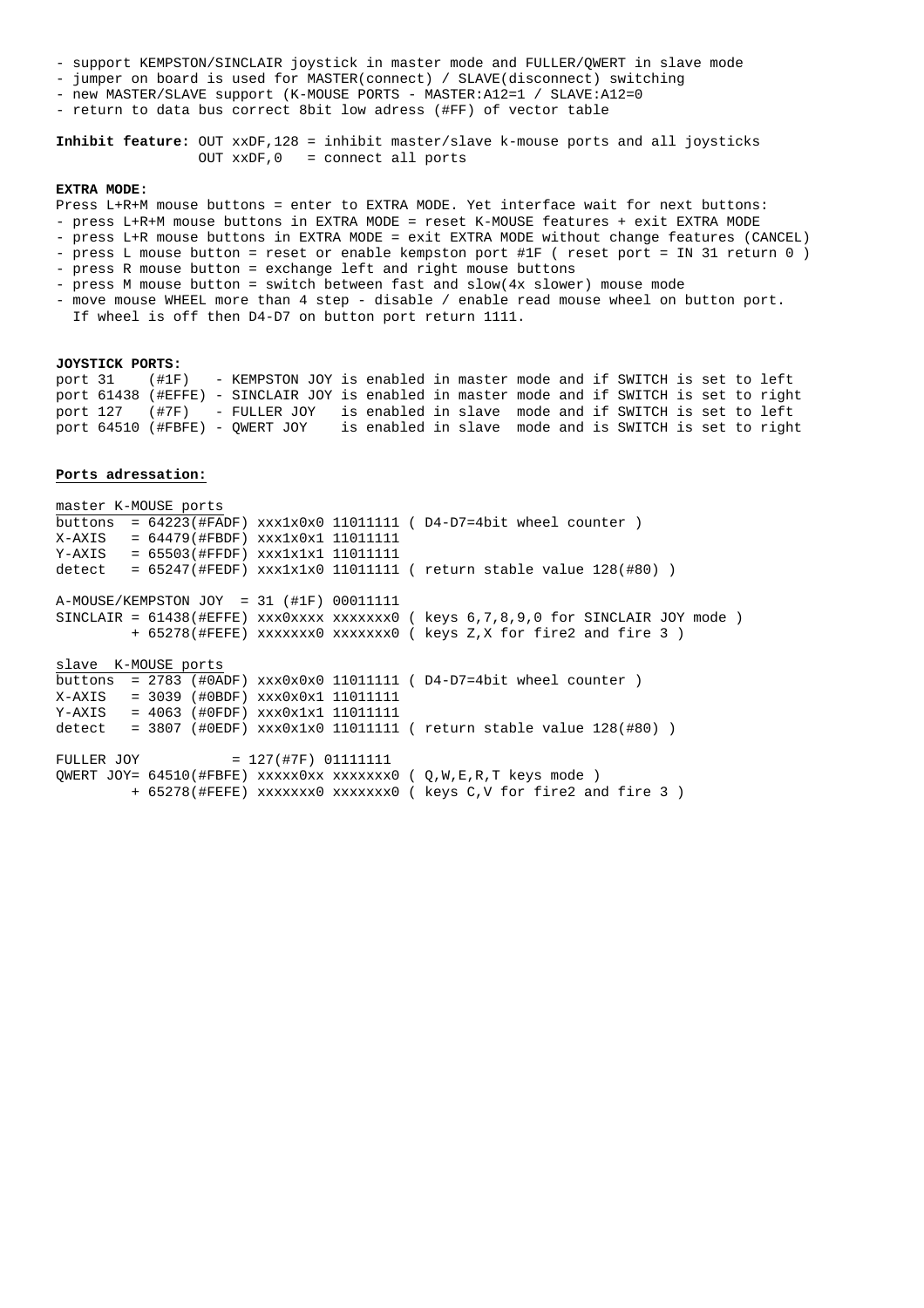### **Port info:**

K-MOUSE: 3 buttons + wheel support mouse buttons port: D0- right button D1- left button D2- middle button D3- always log.1  $D4 D5-$  \ 4bit mouse D6- / wheel counter D7- / (press button = log.0) A-MOUSE / KEMPSTON JOYSTICK: port 31(#1F) D0- XB / joy RIGHT D1- YB / joy LEFT D2- XA / joy DOWN D3- YA / joy UP D4- left button / joy FIRE 1 D5- right button / joy FIRE 2 D6- middle button / joy FIRE 3 D7- always log.0 (all signals on port #1F is active in log.1) SINCLAIR JOYSTICK: port 61438(#EFFE) D0- FIRE 1 - key "0"  $D1 - UP - key "9"$ <br> $D2 - DOWN - key "8"$ - key "8" D3- RIGHT - key "7" D4- LEFT - key "6" Next buttons for SINCLAIR mode: port 65278(#FEFE) D1- FIRE 2 - key "Z" D2- FIRE 3 - key "X" (all signals is active in log.0) FULLER JOYSTICK: port 127(#7F) D0- YA / joy RIGHT D1- XA / joy LEFT D2- YB / joy DOWN D3- XB / joy UP D4- always log.1 D5- middle button / joy FIRE 3 D5- right button / joy FIRE 2 D7- left button / joy FIRE 1 (all signals on port #7F is active in log.0) QWERT JOYSTICK: port 64510(#FBFE)  $\overline{D0}$ - LEFT - key "Q" D1- RIGHT - key "W" D2- DOWN - key "E" D3- UP - key "R"  $D4-$  FIRE  $-$  key "T" Next buttons for QWERT mode: port 65278(#FEFE) D3- FIRE 2 - key "C" D4- FIRE 3 - key "V"

(all signals is active in log.0)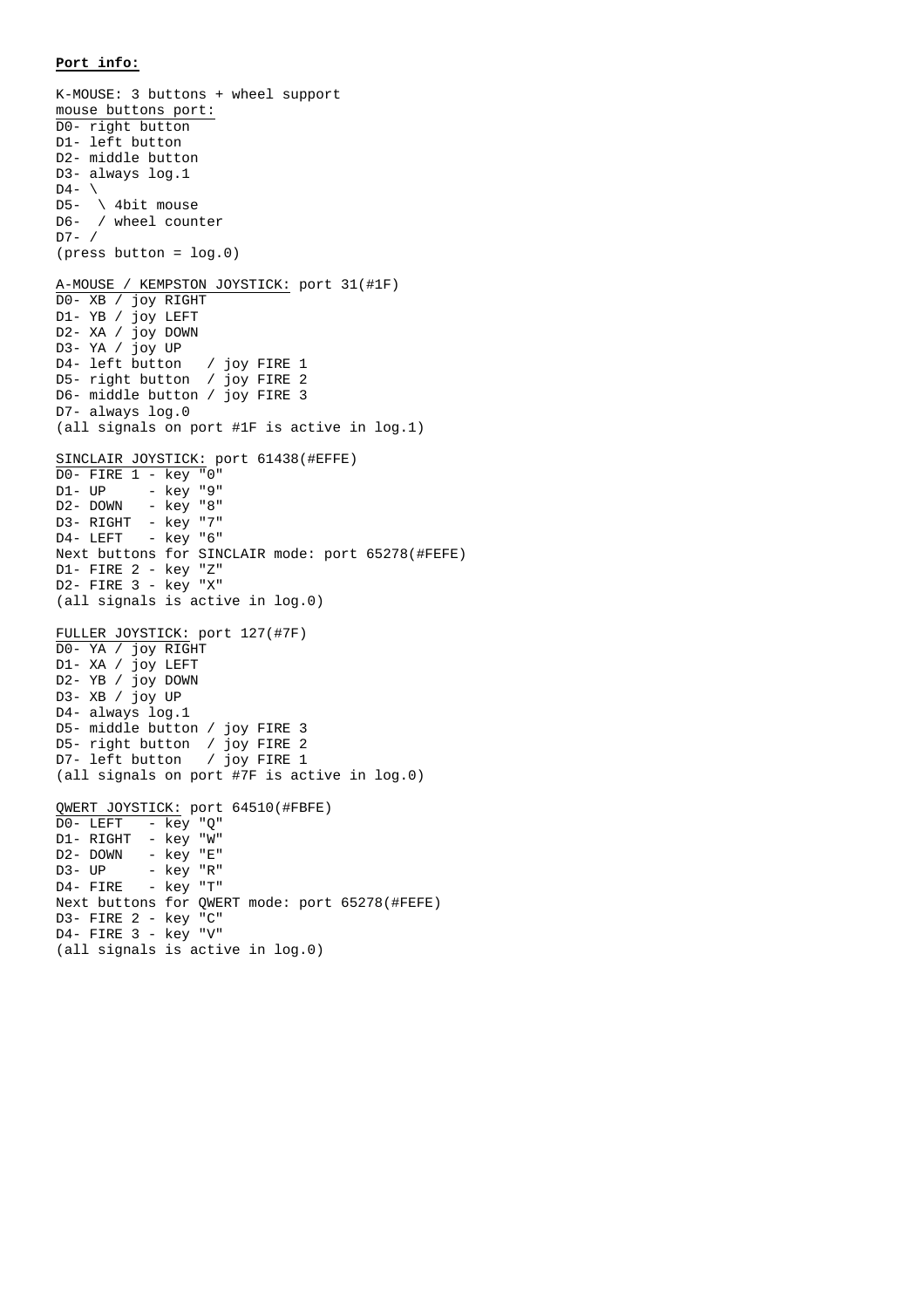

## Not use this mode on TIMEX 2048, ZX128+2A, ZX128+3





Not use this mode on TIMEX 2048, ZX128+2A, ZX128+3